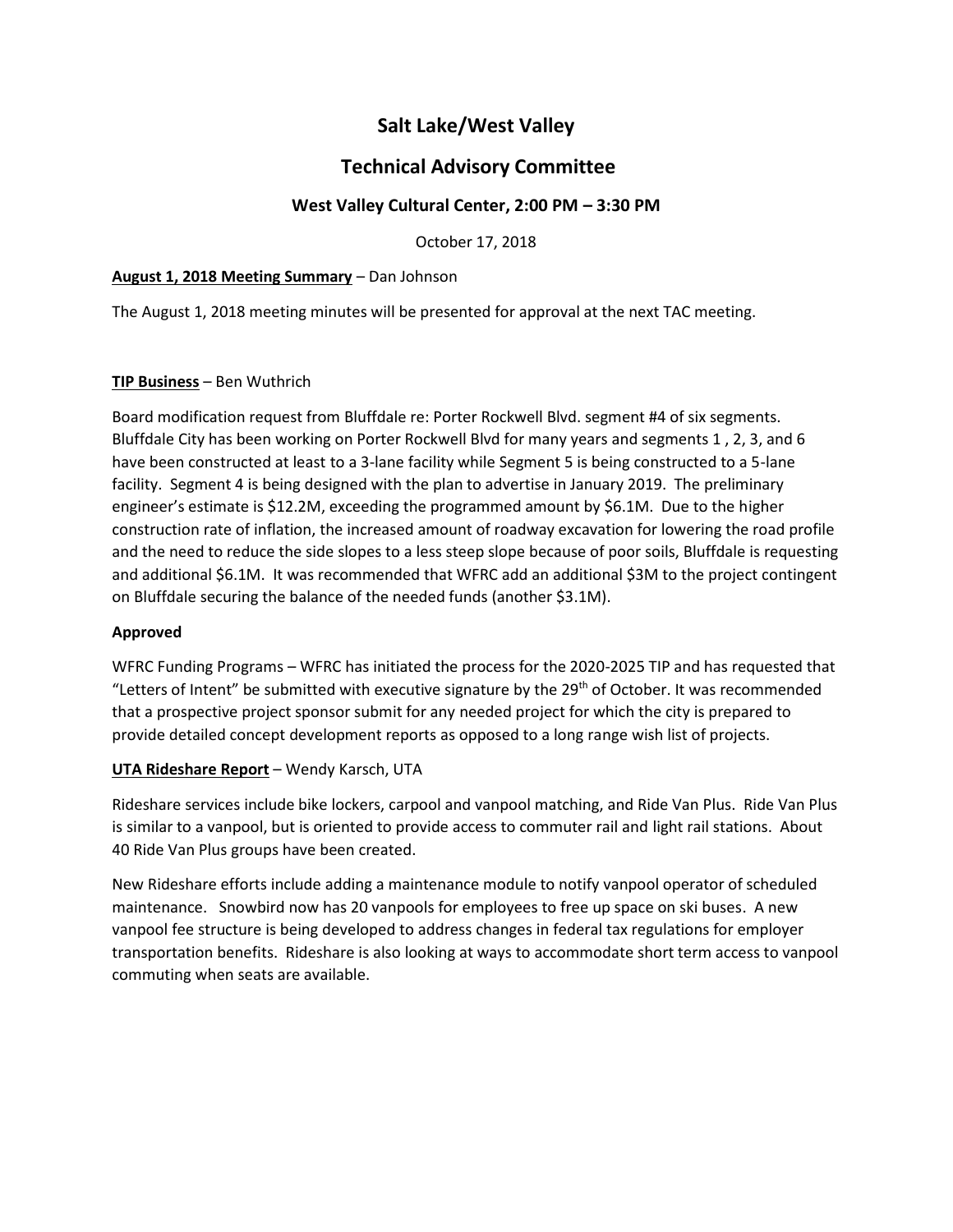#### **UDOT ATMS Report** – Tyler Laing, UDOT

UDOT has expanded Traffic Signal Detection in the Salt Lake Area which makes it possible to prepare very detailed and accurate signal timing plans to improve efficiency of signal operations. Nearly 100% of state signals connected, 95% of local signals connected.

Other completed projects include Variable Message signs at 3 locations. The 2017 ATMS design manual and inspection checklist was completed and is available on UDOT website.

Southbound I-15 "Lane Gain" project, 4 interchanges on Bangerter Highway, and 9000 South improvements will include ITS features. An ITS map is available on the UPlan site.

Connected Vehicle Technology – three demonstration projects including a driverless shuttle in SLC and signal pre-emption for snow plows.

## **UDOT TravelWise** – Kim Clark

The goal of TravelWise is to reduce single occupant vehicle trips. Benefits are reduced congestion, improved air quality, and better health. TravelWise fosters relationships with local governments and businesses to encourage travel behavior change. TravelWise is developing an Active Transportation design standards resource. TravelWise is also pursuing coordination with shared transportation services such as Uber and Lyft. See  $True$  lwise @utah.gov for details.

## **VW Settlement** – Lisa Burr, DAQ

Utah was awarded \$35M in the settlement stemming from VW violations of vehicle emission laws which is some cases resulted in emissions up to 40 times the allowable levels. DAQ has prepared a plan for the recommended use of these funds. The primary target is government fleets.

85% of funds will be used to replace or repower Class 4-8 vehicles (school buses, plows, delivery vans, dump trucks, etc.). This portion of the funds can be used to offset 50% of new diesel or alternative fuel vehicle cost. Vehicle ages 1992-2006 eligible. Old vehicles must be scrapped and permanently disabled.

15% of funds will be used for electric vehicles and supporting infrastructure. This portion of the funds can be used to offset up to 65% of new EV costs, and 100% for EV charging stations. The EV charging stations must be government owned but accessible to the public.

Projects will be scored on:

- A. cost/ton of NOx reduced (50 points),
- B. Location (non-attainment areas are scored higher) (30 points),
- C. Community Benefits (20 points)

See vw.utah.gov for application details. Applications are due November 30, 2018 and projects must be completed in a 3 year time frame. For details contact Lisa Burr 801-536-4019 or Courtney Ehrlich 801- 536-4430 or go to vw.utah.gov.

# **Draper City Report** - Todd Hammond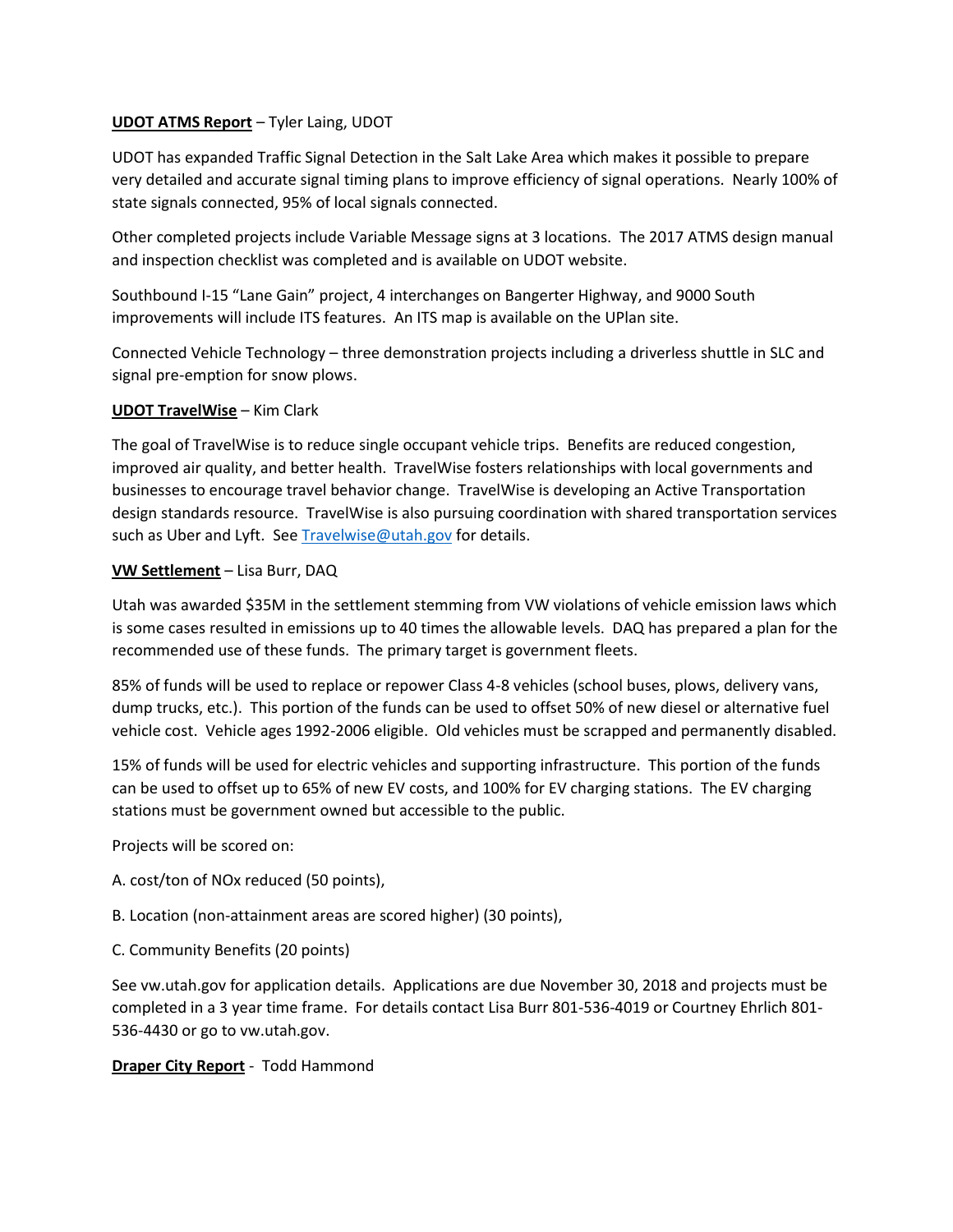Todd reported on the 13200 South Street project. Railroad crossings in Draper create barriers in the community. The 13200 South vertical alignment was changed to eliminate abrupt vertical alignment changes at the railroad crossing.

#### **Salt Lake/West Valley TAC Schedule 2019** – Ben Wuthrich, WFRC

Ben distributed a schedule for TAC meetings in the coming year. Six meetings are planned similar to the schedule from previous years.

## **Approved**

## **Vote on Vice Chair** – Dan Johnson

Vice Chair – Alma Haskell of UTA will become Chair for 2019.

New Vice Chair Nominations – Greg Davenport, West Jordan

Nominations closed.

Voting was unopposed and unanimous.

#### **Approved**

**Other Business** - Thanks to Draper City for refreshments.

#### **Next Meeting**

January 23, 2019. Refreshments courtesy of Herriman City.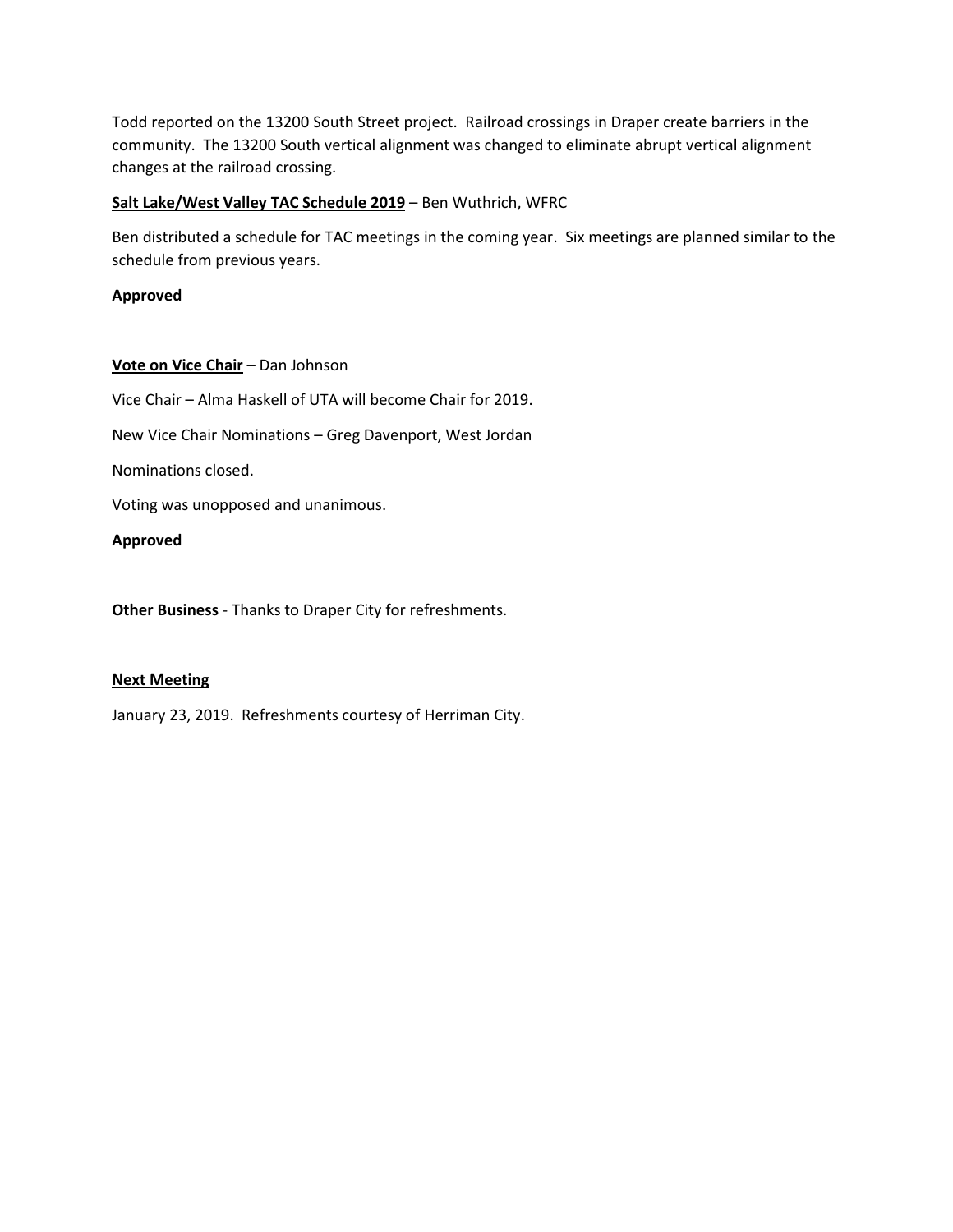# Attendance Roll

# **Salt Lake Technical Advisory Committee**

Date <u>October 17, 2018</u>

*Please check your name or add it to the list below and update your contact information if needed.*

| $\boldsymbol{\mathsf{v}}$ | <b>Name</b>            | <b>Organization</b>        | <b>Phone</b> | E-mail                       |
|---------------------------|------------------------|----------------------------|--------------|------------------------------|
|                           | Adams, Michael A.      | <b>UDOT</b>                |              |                              |
|                           | Alexander, Dave        | South SLC                  | 801.412.3238 | dalexander@sslc.net          |
|                           | Allen, Mike            | Cottonwood Heights         |              |                              |
|                           | Anderson, Cheryl       | <b>UTA Rideshare</b>       | 801.287.2062 | canderson@rideuta.com        |
|                           | Andra, Trevor          | <b>Bluffdale</b>           |              | tandra@bluffdale.com         |
|                           | <b>Baird, Scott</b>    | <b>SLCO</b>                | 801.468.2711 | sbaird@slco.org              |
| X                         | Baranowski, Bill       | West Jordan                | 801.569.5047 | billba@wjordan.com           |
|                           | Barnes, Ken            | SL County                  | 385.486.6126 | kbarnes@slco.org             |
|                           | <b>Beardall, Brent</b> | Salt Lake County           | 385.468.6610 | bbeardall@slco.org           |
|                           | Beecher, Dave          | UTA                        | 801.237.1906 | dbeecher@rideuta.com         |
| X                         | Bennion, Wayne         | <b>WFRC</b>                | 801.363.4250 | wbennion@wfrc.org            |
| X                         | Billings, Kip          | <b>WFRC</b>                | 801.363.4250 | kbillings@wfrc.org           |
|                           | Bond, Shannon          | <b>Stanley Consultants</b> | 801.293.8880 | bondshannon@stanleygroup.com |
|                           | Brondum, Erik          | West Valley City           | 801.963.3406 | ebrondum@wvc-ut.gov          |
|                           | <b>Burns, Lesley</b>   | Midvale                    | 801.567.7229 | lburns@midvale.com           |
| X                         | Cameron, Brandy        | <b>UDOT</b>                | 801.887.3719 | bcameron@utah.gov            |
|                           | Cardon, Bruce          | <b>UTA</b>                 | 801.287.1234 | bcardon@rideuta.com          |
|                           | Cooley, Scott          | <b>Draper</b>              | 801.656.6566 | Scott.cooley@draper.ut.us    |
|                           | Coyle, John M.         | <b>SLC</b>                 | 801.535.6241 | John.coyle@slcgov.com        |
| X                         | Davenport, Greg        | West Jordan                | 801.569.5077 | gregd@wjordan.com            |
| X                         | Davison, Matthew       | Civil Science              | 208.705.6619 | mdavison@civilscience.com    |
|                           | Deneris, George        | SL County                  | 801.703.4888 | gdeneris@SLCO.org            |
|                           | Dowler, Paul           | Salt Lake City             | 385.215.4072 | Paul.dowler@slcgov.com       |
|                           | Farah, Marwan          | <b>UDOT</b>                |              |                              |
| X                         | Fazio, Michael         | <b>Bluffdale</b>           | 801.858.0490 | mfazio@bluffdale.com         |
|                           | Galang, Madeline       | SL County                  | 385.468.6622 | Mfrancisco.galang@slco.org   |
|                           | Gilmore, Walt          | SL County                  | 801.468.2582 | wgilmore@slco.org            |
| X                         | Gilson, Brad           | Cottonwood Heights         | 801.694.7770 | brad@gilsonengineering.com   |
| $\chi$                    | Greenwood, Shane       | South Jordan               | 801.254.3742 | sgreenwood@sjc.utah.gov      |
| X                         | Hammond, Todd          | <b>Draper</b>              | 801.576.6336 | Todd.hammond@draper.ut.us    |
| X                         | Haskell, Alma          | UTA                        | 801.741.8813 | ahaskell@rideuta.com         |
|                           | Heins, Kirsten         | Taylorsville               | 801.918.5796 | kheins@forsgren.com          |
|                           | Hess, Scott            | <b>WFRC</b>                | 801.363.4250 | shess@wfrc.org               |
|                           | Howell, Jory           | Herriman                   | 801.446.5323 |                              |
|                           | Hulbert, Crystal       | Salt Lake County           | 385.468.6623 | chulbert@slco.org            |
| X                         | Johnson, Dan           | WVC                        | 801.963.3228 | Daniel.johnson@wvc-ut.gov    |
|                           | Johnson, Hal           | <b>UTA</b>                 | 801.232.1905 | hjohnson@rideuta.com         |
|                           | Jones, Catherine       | <b>UDOT TOC</b>            | 801.330.4447 | catherinejones@utah.gov      |
|                           | Jones, Jason           | <b>JUB Engineers</b>       | 801.886.9052 | jjones@jub.com               |
|                           | Kano, Tosh             | City of Holladay           | 801.244.6103 | tkano@cityofholladay.com     |
|                           | Klavano, Brad          | South Jordan               | 801.254.3742 | xbklavano@sjc.utah.gov       |